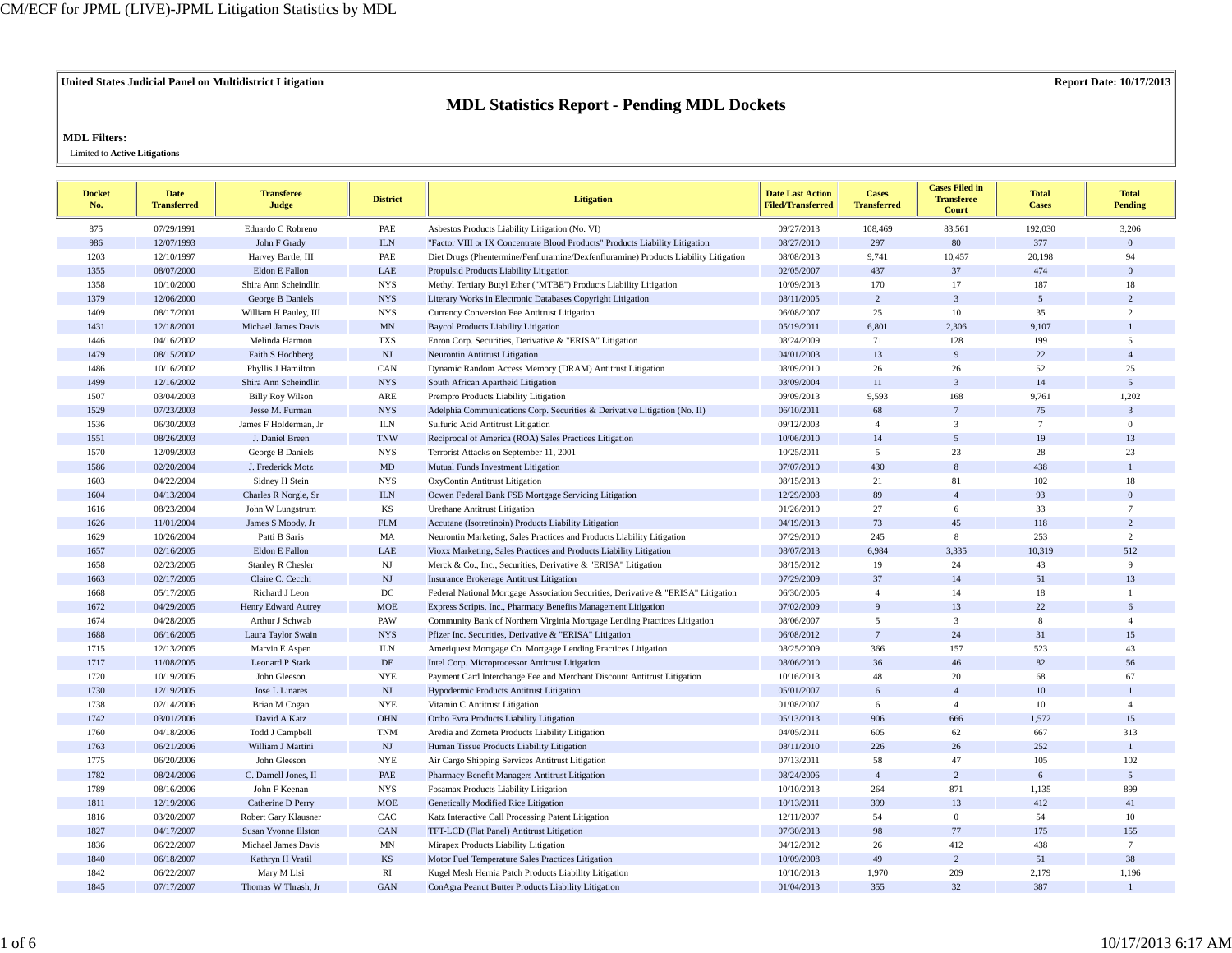| 1846 | 06/26/2007 | Robert Holmes Bell        | MIW                         | Trade Partners, Inc., Investors Litigation                                                                 | 07/06/2011 | $\overline{4}$  | $\tau$          | 11                      | 11               |
|------|------------|---------------------------|-----------------------------|------------------------------------------------------------------------------------------------------------|------------|-----------------|-----------------|-------------------------|------------------|
| 1869 | 11/06/2007 | Paul L Friedman           | DC                          | Rail Freight Fuel Surcharge Antitrust Litigation                                                           | 04/01/2008 | $\,$ 8 $\,$     | 10              | $18\,$                  | $7\phantom{.0}$  |
| 1871 | 10/16/2007 | Cynthia M Rufe            | PAE                         | Avandia Marketing, Sales Practices and Products Liability Litigation                                       | 10/16/2013 | 2,120           | 2,603           | 4,723                   | 3,416            |
| 1873 | 10/24/2007 |                           | LAE                         |                                                                                                            | 02/04/2013 | 1,053           | 3,775           | 4,828                   | $\Omega$         |
|      |            | Kurt D Engelhardt         |                             | FEMA Trailer Formaldehyde Products Liability Litigation                                                    |            | 25              |                 | 30                      | 13               |
| 1877 | 10/19/2007 | Joseph M Hood             | <b>KYE</b>                  | ClassicStar Mare Lease Litigation                                                                          | 10/14/2009 |                 | 5               |                         |                  |
| 1878 | 10/18/2007 | <b>Robert Clive Jones</b> | $\ensuremath{\text{NV}}$    | Southwest Exchange, Inc., Internal Revenue Service § 1031 Tax Deferred Exchange<br>Litigation              | 10/22/2007 | $\mathbf{1}$    | $\overline{4}$  | $\overline{5}$          |                  |
| 1880 | 11/05/2007 | Rosemary M Collyer        | DC                          | Papst Licensing Digital Camera Patent Litigation                                                           | 07/12/2010 | $10\,$          | 5               | 15                      | $\mathbf{0}$     |
| 1891 | 12/19/2007 | S. James Otero            | CAC                         | Korean Air Lines Co., Ltd., Antitrust Litigation                                                           | 07/11/2008 | 50              | 24              | 74                      |                  |
| 1894 | 12/18/2007 | Alvin W Thompson          | <b>CT</b>                   | U.S. Foodservice, Inc., Pricing Litigation                                                                 | 12/18/2007 | $\overline{c}$  | $\mathbf{1}$    | $\overline{\mathbf{3}}$ | $\mathbf{1}$     |
| 1902 | 12/28/2007 | Jed S Rakoff              | <b>NYS</b>                  | Refco Inc. Securities Litigation                                                                           | 07/29/2013 | $5\overline{ }$ | 117             | 122                     | 5                |
| 1909 | 02/27/2008 | Dan A Polster             | <b>OHN</b>                  | Gadolinium Contrast Dyes Products Liability Litigation                                                     | 08/16/2012 | 255             | 474             | 729                     | 37               |
| 1912 | 02/27/2008 | R. Barclay Surrick        | PAE                         | <b>Fasteners Antitrust Litigation</b>                                                                      | 10/26/2010 | 18              | $17\,$          | 35                      | 35               |
| 1913 | 02/19/2008 | Charles R Breyer          | CAN                         | Transpacific Passenger Air Transportation Antitrust Litigation                                             | 08/08/2012 | $\mathfrak{Z}$  | 23              | 26                      | 26               |
|      |            |                           |                             | Chiquita Brands International, Inc., Alien Tort Statute and Shareholders Derivative                        |            |                 |                 |                         |                  |
| 1916 | 02/20/2008 | Kenneth A Marra           | <b>FLS</b>                  | Litigation                                                                                                 | 02/07/2013 | 14              | $\overline{4}$  | 18                      | 13               |
| 1917 | 02/15/2008 | Samuel Conti              | CAN                         | Cathode Ray Tube (CRT) Antitrust Litigation                                                                | 03/27/2013 | 26              | 32              | 58                      | 56               |
| 1928 | 04/07/2008 | Donald M Middlebrooks     | $_{\rm FLS}$                | Trasylol Products Liability Litigation                                                                     | 10/02/2012 | 453             | 1,378           | 1,831                   | 23               |
| 1932 | 04/08/2008 | Graham C Mullen           | <b>NCW</b>                  | Family Dollar Stores, Inc., Wage and Hour Employment Practices Litigation                                  | 12/12/2012 | 21              | $7\phantom{.0}$ | 28                      | 13               |
| 1935 | 04/07/2008 | Christopher C Conner      | PAM                         | Chocolate Confectionary Antitrust Litigation                                                               | 08/03/2012 | 79              | 14              | 93                      | 91               |
| 1942 | 06/10/2008 | Donetta W Ambrose         | PAW                         | Flat Glass Antitrust Litigation (No. II)                                                                   | 05/13/2011 | 14              | 13              | 27                      | -1               |
| 1943 | 06/13/2008 | John R Tunheim            | $\mbox{MN}$                 | Levaquin Products Liability Litigation                                                                     | 08/21/2013 | 384             | 1,656           | 2,040                   | 1,231            |
| 1950 | 06/16/2008 | Victor Marrero            | <b>NYS</b>                  | Municipal Derivatives Antitrust Litigation                                                                 | 08/18/2011 | 30              | 6               | 36                      | $\overline{1}$   |
| 1952 | 06/05/2008 | Paul D Borman             | <b>MIE</b>                  | Packaged Ice Antitrust Litigation                                                                          | 08/09/2012 | 66              | 34              | 100                     | 96               |
| 1953 | 06/06/2008 | James G Carr              | <b>OHN</b>                  | Heparin Products Liability Litigation                                                                      | 03/07/2013 | 98              | 475             | 573                     | 55               |
| 1961 | 08/13/2008 | Marvin J Garbis           | MD                          | Municipal Mortgage & Equity, LLC, Securities and Derivative Litigation                                     | 08/14/2008 | $5\overline{ }$ | 9               | 14                      | 12               |
| 1963 | 08/18/2008 | Robert W Sweet            | <b>NYS</b>                  | The Bear Stearns Companies Inc. Securities, Derivative and Employee Retirement                             | 08/12/2011 | 5               | 24              | 29                      | 6                |
|      |            |                           |                             | Income Security Act (ERISA) Litigation                                                                     |            |                 |                 |                         |                  |
| 1964 | 08/22/2008 | Rodney W Sippel           | <b>MOE</b>                  | NuvaRing Products Liability Litigation                                                                     | 10/16/2013 | 1,475           | 27              | 1,502                   | 1,421            |
| 1974 | 08/07/2008 | John G Heyburn, II        | <b>KYW</b>                  | Countrywide Financial Corp. Mortgage Lending Practices Litigation                                          | 10/10/2008 | 3               | -1              | $\overline{4}$          | $\overline{4}$   |
| 1980 | 10/09/2008 | Margaret M Morrow         | ${\rm CAC}$                 | Toys "R" Us - Delaware, Inc., Fair and Accurate Credit Transactions Act (FACTA)<br>Litigation              | 10/09/2008 | $\mathbf{1}$    | $\mathbf{1}$    | $\overline{2}$          | $\overline{2}$   |
| 1993 | 12/03/2008 | Emmet G Sullivan          | $_{\mathrm{DC}}$            | Polar Bear Endangered Species Act Listing and § 4(d) Rule Litigation                                       | 07/29/2010 | 3               | 9               | 12                      | 2                |
| 1995 | 12/12/2008 | P. Kevin Castel           | <b>NYS</b>                  | Time Warner Inc. Set-Top Cable Television Box Antitrust Litigation                                         | 04/02/2009 | 6               | $\mathbf{1}$    |                         |                  |
| 1997 | 12/03/2008 | Matthew F Kennelly        | <b>ILN</b>                  | <b>Text Messaging Antitrust Litigation</b>                                                                 | 04/09/2009 | 32              | 6               | 38                      | $\mathfrak{Z}$   |
| 2001 | 12/02/2008 | Christopher A Boyko       | OHN                         | Whirlpool Corp. Front-Loading Washer Products Liability Litigation                                         | 09/06/2013 | 9               | 2               | 11                      | 11               |
| 2002 | 12/02/2008 | Gene E.K. Pratter         | PAE                         | Processed Egg Products Antitrust Litigation                                                                | 12/28/2011 | 9               | 21              | 30                      | 22               |
| 2004 | 12/03/2008 | Clay D Land               | <b>GAM</b>                  | Mentor Corp. ObTape Transobturator Sling Products Liability Litigation                                     | 10/16/2013 | 292             | 296             | 588                     | 505              |
| 2007 | 02/10/2009 | George H Wu               | CAC                         | Aftermarket Automotive Lighting Products Antitrust Litigation                                              | 09/02/2009 | $\overline{c}$  | $7\phantom{.0}$ | 9                       | 6                |
| 2009 | 02/12/2009 | Samuel H Mays, Jr         | <b>TNW</b>                  | Regions Morgan Keegan Securities, Derivative and Employee Retirement Income                                | 08/21/2013 | 21              | 39              | 60                      | 27               |
|      |            |                           |                             | Security Act (ERISA) Litigation                                                                            |            | $7\overline{ }$ |                 |                         |                  |
| 2011 | 02/10/2009 | Paul G Gardephe           | <b>NYS</b>                  | The Reserve Fund Securities and Derivative Litigation                                                      | 10/26/2009 |                 | 33              | 40                      | 20               |
| 2013 | 02/11/2009 | Paul A Crotty             | <b>NYS</b>                  | Fannie Mae Securities and Employee Retirement Income Security Act (ERISA) Litigation                       | 12/08/2010 | 9               | 15              | 24                      | $7\phantom{.0}$  |
| 2017 | 02/09/2009 | Lewis A Kaplan            | <b>NYS</b>                  | Lehman Brothers Holdings, Inc., Securities & Employee Retirement Income Security Act<br>(ERISA) Litigation | 08/03/2012 | 34              | 21              | 55                      | 45               |
| 2020 | 04/08/2009 | Katharine S Hayden        | NJ                          | Aetna, Inc., Out-of-Network "UCR" Rates Litigation                                                         | 05/18/2011 | 8               | $\overline{5}$  | 13                      | 8                |
| 2021 | 04/09/2009 | Donetta W Ambrose         | PAW                         | Le-Nature's, Inc., Commercial Litigation                                                                   | 01/17/2013 | $7\phantom{.0}$ | $\overline{c}$  | 9                       |                  |
| 2023 | 04/14/2009 | Brian M Cogan             | <b>NYE</b>                  | Bayer Corp. Combination Aspirin Products Marketing and Sales Practices Litigation                          | 11/17/2010 | $11\,$          | 2               | 13                      | $\mathbf{0}$     |
| 2027 | 04/09/2009 | J. Paul Oetken            | <b>NYS</b>                  | Satyam Computer Services, Ltd., Securities Litigation                                                      | 04/01/2010 | $\overline{c}$  | 10              | 12                      | 12               |
| 2030 | 06/10/2009 | Loretta A Preska          | <b>NYS</b>                  | Merrill Lynch & Co., Inc., Auction Rate Securities (ARS) Marketing Litigation                              | 06/12/2012 | $\overline{7}$  | $\overline{4}$  | 11                      |                  |
| 2031 | 06/15/2009 | Robert M Dow, Jr          | <b>ILN</b>                  | Dairy Farmers of America, Inc., Cheese Antitrust Litigation                                                | 03/07/2013 | 5               | 5               | 10                      | 10               |
| 2034 | 06/17/2009 | Anita B Brody             | $\ensuremath{\mathsf{PAE}}$ | Comcast Corp. Set-Top Cable Television Box Antitrust Litigation                                            | 07/09/2010 | $18\,$          | 6               | 24                      | 24               |
| 2036 | 06/10/2009 | James Lawrence King       | <b>FLS</b>                  | Checking Account Overdraft Litigation                                                                      | 08/06/2012 | 83              | 17              | 100                     | 18               |
| 2042 | 06/09/2009 | Sean F Cox                | MIE                         | Refrigerant Compressors Antitrust Litigation                                                               | 03/16/2011 | 29              | 22              | 51                      | 38               |
| 2044 | 06/08/2009 | Patricia A Gaughan        | OHN                         | Vertrue Inc. Marketing and Sales Practices Litigation                                                      | 07/06/2009 | 12              | $\mathbf{1}$    | 13                      | 13               |
| 2045 | 07/01/2009 | James Ware                | ${\rm CAN}$                 | Apple iPhone 3G Products Liability Litigation                                                              | 07/24/2009 | 5 <sup>5</sup>  | $\,$ 8 $\,$     | 13                      | 12               |
| 2047 | 06/15/2009 | Eldon E Fallon            | LAE                         | Chinese-Manufactured Drywall Products Liability Litigation                                                 | 08/02/2013 | 167             | 190             | 357                     | 289              |
| 2048 | 06/11/2009 | Robin J Cauthron          | <b>OKW</b>                  | Cox Enterprises, Inc., Set-Top Cable Television Box Antitrust Litigation                                   | 01/03/2013 | 25              | $\overline{c}$  | 27                      | 6                |
| 2050 | 06/11/2009 | Sandra S Beckwith         | OHS                         | Bill of Lading Transmission and Processing System Patent Litigation                                        | 02/22/2010 | $\overline{2}$  | 12              | 14                      | $\boldsymbol{0}$ |
| 2051 | 06/09/2009 | Cecilia M Altonaga        | $\ensuremath{\text{FLS}}$   | Denture Cream Products Liability Litigation                                                                | 08/08/2013 | 61              | 153             | 214                     | 77               |
| 2052 | 06/11/2009 | Thomas P Griesa           | <b>NYS</b>                  | Tremont Group Holdings, Inc., Securities Litigation                                                        | 12/12/2012 | 16              | 15              | 31                      | 10               |
|      |            |                           |                             |                                                                                                            |            |                 |                 |                         |                  |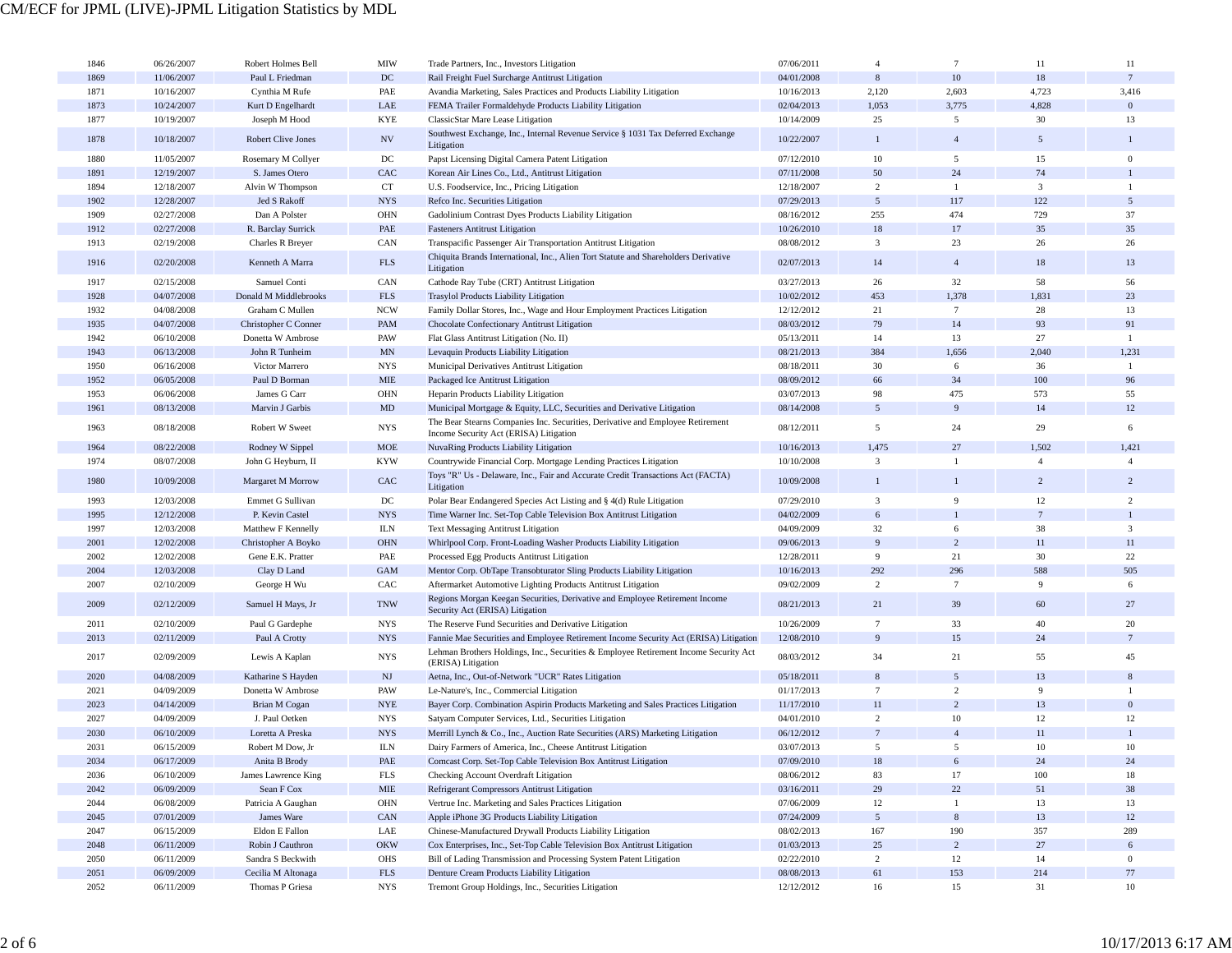| 2056 | 06/10/2009 | Joy Flowers Conti          | PAW                       | Enterprise Rent-A-Car Wage & Hour Employment Practices Litigation                                                  | 05/02/2012 | 14                 |                         | 15             | 15                      |
|------|------------|----------------------------|---------------------------|--------------------------------------------------------------------------------------------------------------------|------------|--------------------|-------------------------|----------------|-------------------------|
| 2058 | 06/10/2009 | P. Kevin Castel            | <b>NYS</b>                | Bank of America Corp. Securities, Derivative and Employee Retirement Income Security                               | 09/19/2012 | $7\phantom{.0}$    | 45                      | 52             | 16                      |
|      |            |                            |                           | Act (ERISA) Litigation                                                                                             |            |                    |                         |                |                         |
| 2063 | 06/17/2009 | John L Kane, Jr            | $_{\rm CO}$               | Oppenheimer Rochester Funds Group Securities Litigation                                                            | 07/19/2010 | 18                 | 12                      | 30             | 30                      |
| 2067 | 08/19/2009 | Nathaniel M Gorton         | MA                        | Celexa and Lexapro Marketing and Sales Practices Litigation                                                        | 05/23/2013 | $7\phantom{.0}$    | $\overline{\mathbf{3}}$ | 10             | $5\overline{5}$         |
| 2070 | 08/07/2009 | Sidney H Stein             | <b>NYS</b>                | Citigroup Inc. Securities Litigation                                                                               | 08/14/2013 | 5                  | 19                      | 24             | 12                      |
| 2072 | 08/11/2009 | Miriam Goldman Cedarbaum   | <b>NYS</b>                | Federal Home Loan Mortgage Corp. (Freddie Mac) Securities Litigation                                               | 08/10/2011 | $\overline{c}$     | $\mathbf{3}$            | 5              | $\overline{2}$          |
| 2074 | 08/19/2009 | Philip S Gutierrez         | CAC                       | WellPoint, Inc., Out-of-Network "UCR" Rates Litigation                                                             | 08/21/2012 | $\overline{3}$     | 10                      | 13             |                         |
| 2075 | 08/11/2009 | Thomas P Griesa            | <b>NYS</b>                | Austin Capital Management, Ltd., Securities and Employee Retirement Income Security                                | 09/14/2009 | $\overline{4}$     | $\overline{c}$          | 6              | $\overline{2}$          |
|      |            |                            |                           | Act (ERISA) Litigation                                                                                             |            |                    |                         |                |                         |
| 2081 | 08/17/2009 | Jan E DuBois               | PAE                       | <b>Blood Reagents Antitrust Litigation</b>                                                                         | 07/08/2011 | 23                 | 11                      | 34             | 32                      |
| 2082 | 08/11/2009 | Thomas P Griesa            | <b>NYS</b>                | Meridian Funds Group Securities & Employee Retirement Income Security Act (ERISA)                                  | 08/08/2012 | $\overline{3}$     | 2                       | 5              | 5                       |
|      |            |                            |                           | Litigation                                                                                                         |            |                    |                         |                |                         |
| 2083 | 10/16/2009 | Roger W Titus              | MD                        | KBR, Inc., Burn Pit Litigation                                                                                     | 04/05/2013 | 56                 | $\overline{2}$          | 58             | $\overline{1}$          |
| 2084 | 10/05/2009 | Thomas W Thrash, Jr        | GAN                       | AndroGel Antitrust Litigation (No. II)                                                                             | 05/13/2011 | $\overline{4}$     | 13                      | 17             | $\mathbf{0}$            |
| 2085 | 10/06/2009 | William M Skretny          | <b>NYW</b>                | Air Crash Near Clarence Center, New York, on February 12, 2009                                                     | 08/15/2011 | 22                 | 38                      | 60             | 12                      |
| 2087 | 10/06/2009 | <b>Barry Ted Moskowitz</b> | CAS                       | Hydroxycut Marketing and Sales Practices Litigation                                                                | 08/08/2013 | 121                | $\,$ 8 $\,$             | 129            | 119                     |
| 2088 | 10/06/2009 | Victor Marrero             | <b>NYS</b>                | Fairfield Greenwich Group Securities Litigation                                                                    | 12/27/2012 | 60                 | $\mathbf{3}$            | 63             | $\overline{1}$          |
| 2089 | 10/06/2009 | Timothy C Batten, Sr       | GAN                       | Delta/AirTran Baggage Fee Antitrust Litigation                                                                     | 08/04/2010 | $\overline{c}$     | 12                      | 14             | $\overline{1}$          |
| 2090 | 10/16/2009 | Ann D Montgomery           | <b>MN</b>                 | Wholesale Grocery Products Antitrust Litigation                                                                    | 11/09/2009 | $\overline{c}$     | $\overline{c}$          | $\overline{4}$ | $\mathbf{0}$            |
| 2092 | 10/01/2009 | Inge P Johnson             | ALN                       | Chantix (Varenicline) Products Liability Litigation                                                                | 07/01/2013 | 118                | 2,897                   | 3,015          | 1,133                   |
| 2093 | 10/09/2009 | Andrew J. Guilford         | CAC                       | DIRECTV, Inc., Early Cancellation Fee Marketing and Sales Practices Litigation                                     | 08/12/2013 | 12                 | $\mathbf{3}$            | 15             | 11                      |
| 2099 | 10/06/2009 | David C Godbey             | <b>TXN</b>                | <b>Stanford Entities Securities Litigation</b>                                                                     | 08/07/2013 | 25                 | 95                      | 120            | 96                      |
|      |            |                            |                           | Yasmin and Yaz (Drospirenone) Marketing, Sales Practices and Products Liability                                    |            |                    |                         |                |                         |
| 2100 | 10/01/2009 | David R Herndon            | $\rm ILS$                 | Litigation                                                                                                         | 10/15/2013 | 1,034              | 10,242                  | 11,276         | 9,873                   |
| 2104 | 12/03/2009 | Michael P McCuskey         | ILC                       | IKO Roofing Shingle Products Liability Litigation                                                                  | 08/27/2012 | 8                  | $\overline{2}$          | 10             | $7\phantom{.0}$         |
| 2106 | 12/02/2009 | Alan S Gold                | $_{\rm FLS}$              | Fontainebleau Las Vegas Contract Litigation                                                                        | 06/24/2011 | $\overline{c}$     | $\mathbf{1}$            | $\overline{3}$ |                         |
| 2109 | 12/02/2009 | Joan B Gottschall          | <b>ILN</b>                | Plasma-Derivative Protein Therapies Antitrust Litigation                                                           | 02/09/2011 | $\overline{4}$     | 15                      | 19             | 12                      |
| 2119 | 12/07/2009 | James A Teilborg           | $\mathbf{A}\mathbf{Z}$    | Mortgage Electronic Registration Systems (MERS) Litigation                                                         | 12/01/2011 | 86                 | $\overline{7}$          | 93             |                         |
| 2121 | 12/09/2009 | Larry Alan Burns           | CAS                       | Musical Instruments and Equipment Antitrust Litigation                                                             | 08/17/2010 | 24                 | 14                      | 38             | 34                      |
| 2124 | 02/03/2010 | Susan Yvonne Illston       | CAN                       | Conseco Life Insurance Co. Lifetrend Insurance Marketing and Sales Practices Litigation                            | 08/09/2013 | $\overline{3}$     | $\mathbf{3}$            | 6              | $\overline{\mathbf{3}}$ |
| 2138 | 04/14/2010 |                            |                           |                                                                                                                    | 09/26/2012 | 28                 | $\overline{2}$          | 30             | 25                      |
| 2143 |            | John W Lungstrum           | KS                        | Bank of America Wage and Hour Employment Practices Litigation                                                      |            | $\overline{4}$     | 35                      |                |                         |
|      | 04/02/2010 | Richard G. Seeborg         | CAN                       | Optical Disk Drive Products Antitrust Litigation                                                                   | 06/14/2013 |                    |                         | 39             | 39                      |
| 2145 | 04/15/2010 | David O Carter             | CAC                       | Medical Capital Securities Litigation                                                                              | 02/09/2012 | $\overline{4}$     | 9                       | 13             | $\overline{3}$          |
| 2151 | 04/09/2010 | James V Selna              | CAC                       | Toyota Motor Corp. Unintended Acceleration Marketing, Sales Practices, and Products<br><b>Liability Litigation</b> | 10/02/2013 | 293                | 126                     | 419            | 156                     |
| 2157 | 06/09/2010 | Paul G Gardephe            | <b>NYS</b>                | JPMorgan Auction Rate Securities (ARS) Marketing Litigation                                                        | 06/09/2010 | $\mathfrak{Z}$     | 2                       | 5              | $\overline{\mathbf{3}}$ |
| 2158 | 06/09/2010 | Susan D Wigenton           | $\mathbf{N}\mathbf{J}$    | Zimmer Durom Hip Cup Products Liability Litigation                                                                 | 09/19/2013 | 158                | 92                      | 250            | 129                     |
| 2159 | 06/15/2010 | Charles R Breyer           | CAN                       | AutoZone, Inc., Wage and Hour Employment Practices Litigation                                                      | 10/12/2011 | $\overline{4}$     | $\overline{2}$          | 6              | $\overline{4}$          |
| 2165 | 06/08/2010 | Emmet G Sullivan           | $_{\mathrm{DC}}$          | Endangered Species Act Section 4 Deadline Litigation                                                               | 07/22/2013 | 11                 | 9                       | 20             | 3                       |
| 2171 | 06/11/2010 | J. Owen Forrester          | GAN                       | Capital One Bank Credit Card Interest Rate Litigation                                                              | 08/05/2010 | $\overline{2}$     | $\overline{c}$          | $\overline{4}$ | 3                       |
| 2173 | 08/06/2010 | James D Whittemore         | <b>FLM</b>                | Photochromic Lens Antitrust Litigation                                                                             | 11/15/2011 | 21                 | $\boldsymbol{8}$        | 29             | 17                      |
| 2179 | 08/10/2010 | Carl J Barbier             | LAE                       | Oil Spill by the Oil Rig "Deepwater Horizon" in the Gulf of Mexico, on April 20, 2010                              | 10/16/2013 | 895                | 2,104                   | 2,999          | 2,871                   |
|      |            |                            |                           | Method of Processing Ethanol Byproducts and Related Subsystems ('858) Patent                                       |            |                    |                         |                |                         |
| 2181 | 08/06/2010 | Larry J McKinney           | <b>INS</b>                | Litigation                                                                                                         | 09/06/2013 | 17                 | $\mathbf{1}$            | 18             | 18                      |
| 2183 | 08/12/2010 | Patricia A Seitz           | $_{\rm FLS}$              | Brican America LLC Equipment Lease Litigation                                                                      | 02/03/2011 | $\overline{4}$     | $\overline{2}$          | 6              | $\overline{4}$          |
| 2184 | 08/17/2010 | Charles R Breyer           | CAN                       | Google Inc. Street View Electronic Communications Litigation                                                       | 09/17/2012 | $10\,$             | 10                      | 20             | 20                      |
| 2185 | 08/10/2010 | Keith P Ellison            | <b>TXS</b>                | BP p.l.c. Securities Litigation                                                                                    | 07/12/2013 | 22                 | 15                      | 37             | 20                      |
| 2186 | 10/13/2010 | <b>B.</b> Lynn Winmill     | $\rm ID$                  | Fresh and Process Potatoes Antitrust Litigation                                                                    | 06/03/2013 | 6                  | $\mathbf{1}$            | $\overline{7}$ | $\overline{2}$          |
| 2187 | 10/12/2010 | Joseph R Goodwin           | <b>WVS</b>                | C.R. Bard, Inc., Pelvic Repair System Products Liability Litigation                                                | 10/15/2013 | 556                | 4,356                   | 4,912          | 4,826                   |
| 2193 | 10/08/2010 | Rya W Zobel                | MA                        | Bank of America Home Affordable Modification Program (HAMP) Contract Litigation                                    | 08/22/2012 | 28                 | $\overline{4}$          | 32             | 31                      |
| 2196 | 12/01/2010 | Jack Zouhary               | $\rm OHN$                 | Polyurethane Foam Antitrust Litigation                                                                             | 09/11/2013 | 68                 | 28                      | 96             | 62                      |
| 2197 | 12/03/2010 | David A Katz               | $\rm OHN$                 | DePuy Orthopaedics, Inc., ASR Hip Implant Products Liability Litigation                                            | 10/03/2013 | 1,274              | 7,237                   | 8,511          | 8,313                   |
|      | 11/30/2010 | Dean D Pregerson           |                           |                                                                                                                    |            |                    | $7\phantom{.0}$         | 23             |                         |
| 2199 |            |                            | CAC                       | POM Wonderful LLC Marketing and Sales Practices Litigation                                                         | 03/05/2013 | 16<br>$\mathbf{1}$ | $7\phantom{.0}$         | $\,$ 8 $\,$    | 16                      |
| 2200 | 12/08/2010 | Gregory M Sleet            | $\rm DE$                  | Armodafinil Patent Litigation                                                                                      | 12/09/2010 |                    |                         |                | $\overline{5}$          |
| 2208 | 02/04/2011 | Michael A Ponsor           | MA                        | Prudential Insurance Company of America SGLI/VGLI Contract Litigation                                              | 02/18/2011 | $\mathbf{3}$       | $\mathbf{1}$            | $\overline{4}$ | $\overline{4}$          |
| 2213 | 02/08/2011 | Robert P Patterson, Jr     | $_{\mathrm{NYS}}$         | Commodity Exchange, Inc., Silver Futures and Options Trading Litigation                                            | 07/26/2011 | $10\,$             | $33\,$                  | 43             | $\mathbf{0}$            |
| 2215 | 02/08/2011 | Dora Lizette Irizarry      | $\ensuremath{\text{NYE}}$ | Glaceau Vitaminwater Marketing and Sales Practice Litigation (No. II)                                              | 05/16/2011 | 5 <sup>5</sup>     | $\mathbf{1}$            | 6              | $\overline{c}$          |
| 2218 | 02/04/2011 | J. Owen Forrester          | $\operatorname{GAN}$      | Camp Lejeune, North Carolina, Water Contamination Litigation                                                       | 04/16/2012 | 10 <sup>°</sup>    | $\mathbf{1}$            | 11             | 10                      |
| 2220 | 02/07/2011 | Donald C Nugent            | OHN                       | KABA Simplex Locks Marketing and Sales Practices Litigation                                                        | 10/04/2012 | 13                 | $7\phantom{.0}$         | 20             | 19                      |
| 2221 | 02/07/2011 | Nicholas G Garaufis        | <b>NYE</b>                | American Express Anti-Steering Rules Antitrust Litigation (No. II)                                                 | 03/16/2011 | $\overline{4}$     | 9                       | 13             | 13                      |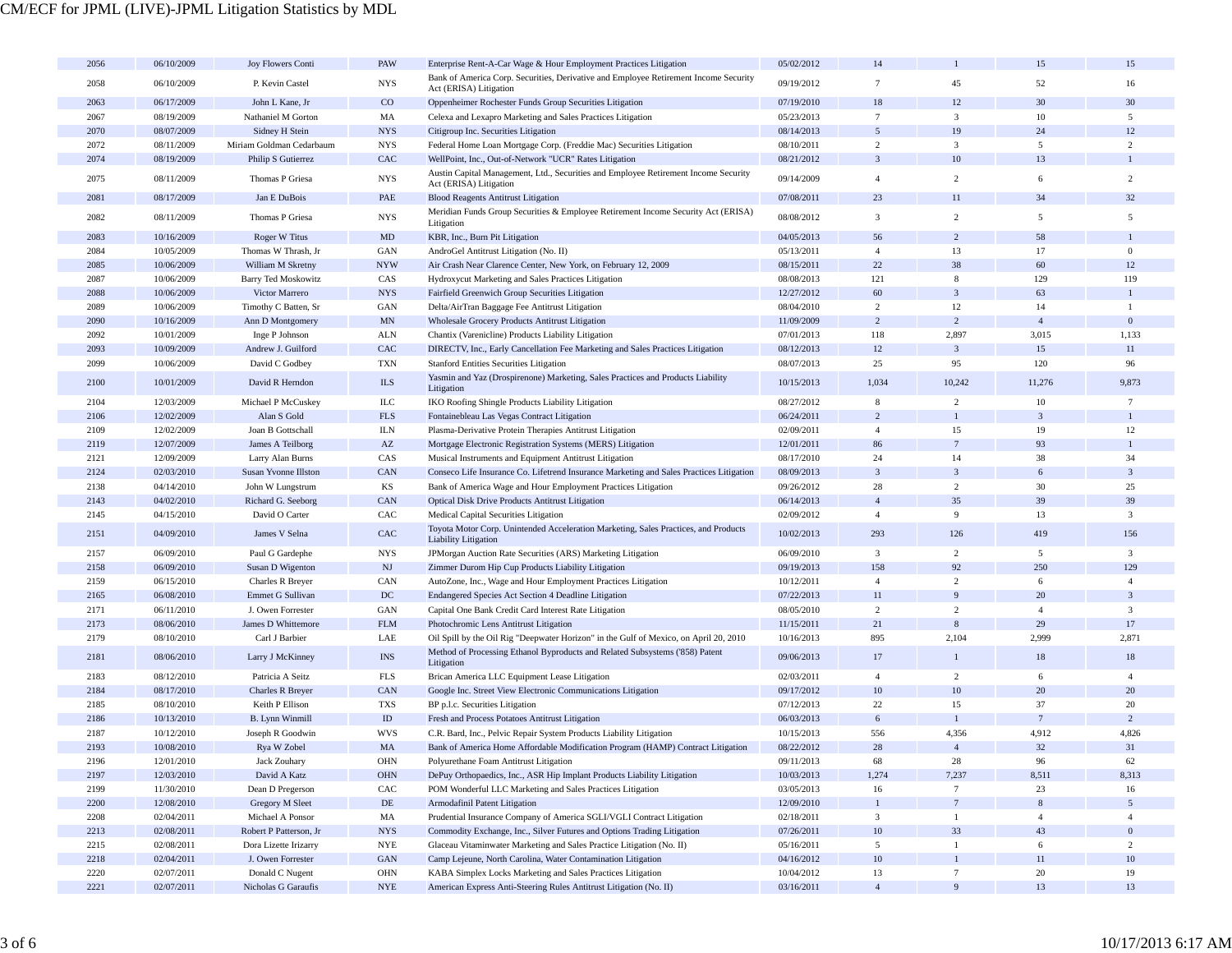| 2226 | 08/16/2011 | Danny C Reeves          | <b>KYE</b>        | Darvocet, Darvon and Propoxyphene Products Liability Litigation                             | 09/26/2013 | 214               | 36               | 250             | 44              |
|------|------------|-------------------------|-------------------|---------------------------------------------------------------------------------------------|------------|-------------------|------------------|-----------------|-----------------|
| 2228 | 04/13/2011 | Susan D Wigenton        | NJ                | Sprint Premium Data Plan Marketing and Sales Practices Litigation                           | 04/29/2011 | $7\phantom{.0}$   | $\overline{2}$   |                 |                 |
| 2233 | 05/23/2011 | Gregory L Frost         | <b>OHS</b>        | Porsche Cars North America, Inc., Plastic Coolant Tubes Products Liability Litigation       | 07/05/2011 | $\tau$            | 1                | 8               | 8               |
| 2234 | 05/20/2011 | Jon P McCalla           | <b>TNW</b>        | Wal-Mart ATM Fee Notice Litigation                                                          | 10/04/2011 | 8                 | 3                | 11              | 5               |
| 2235 | 05/26/2011 | J. Curtis Joyner        | PAE               | Foot Locker, Inc., Fair Labor Standards Act (FLSA) and Wage and Hour Litigation             | 06/23/2011 | $\overline{4}$    | $\mathbf{1}$     | 5               | 5               |
| 2242 | 06/03/2011 | Rya W Zobel             | MA                |                                                                                             | 08/22/2012 | $\overline{4}$    | $\overline{4}$   | 8               | 8               |
|      |            |                         |                   | <b>Prograf Antitrust Litigation</b>                                                         |            |                   |                  |                 |                 |
| 2243 | 05/23/2011 | Joel A Pisano           | NJ                | Fosamax (Alendronate Sodium) Products Liability Litigation (No. II)                         | 10/10/2013 | 277               | 843              | 1,120           | 1,099           |
| 2244 | 05/23/2011 | James Edgar Kinkeade    | <b>TXN</b>        | DePuy Orthopaedics, Inc., Pinnacle Hip Implant Products Liability Litigation                | 10/11/2013 | 1,036             | 3,829            | 4,865           | 4,850           |
| 2245 | 05/26/2011 | Roger T Benitez         | CAS               | Cardtronics ATM Fee Notice Litigation                                                       | 12/11/2012 | 10                | $\overline{c}$   | 12              | $\mathbf{3}$    |
| 2246 | 05/25/2011 | Kenneth A Marra         | <b>FLS</b>        | Air Crash Near Rio Grande, Puerto Rico, on December 3, 2008                                 | 06/23/2011 | 3                 | $\overline{4}$   |                 | 6               |
| 2250 | 08/08/2011 | Lucy H. Koh             | CAN               | iPhone/iPad Application Consumer Privacy Litigation                                         | 12/14/2011 | 11                | 8                | 19              | 19              |
| 2258 | 08/08/2011 | Anthony J. Battaglia    | CAS               | Sony Gaming Networks and Customer Data Security Breach Litigation                           | 10/20/2011 | 57                | 8                | 65              | 65              |
| 2262 | 08/12/2011 | Naomi Reice Buchwald    | <b>NYS</b>        | Libor-Based Financial Instruments Antitrust Litigation                                      | 10/02/2013 | 34                | 28               | 62              | 43              |
| 2263 | 08/18/2011 | Steven J McAuliffe      | NH                | Dial Complete Marketing and Sales Practices Litigation                                      | 10/21/2011 | 16                | $\mathbf{1}$     | 17              | 11              |
| 2264 | 08/08/2011 | Jeffrey S White         | CAN               | Google Inc. Android Consumer Privacy Litigation                                             | 08/19/2011 | $\overline{4}$    | $7\phantom{.0}$  | 11              | $10\,$          |
| 2265 | 08/15/2011 | Mariana R Pfaelzer      | CAC               | Countrywide Financial Corp. Mortgage-Backed Securities Litigation                           | 08/06/2013 | 35                | $7\phantom{.0}$  | 42              | 25              |
| 2266 | 08/19/2011 | Gray H. Miller          | TXS               | Wells Fargo Wage and Hour Employment Practices Litigation (No. III)                         | 08/01/2012 | $\overline{4}$    | $\overline{c}$   | 6               | -1              |
| 2270 | 08/08/2011 | Thomas N. O'Neill, Jr   | PAE               | CertainTeed Fiber Cement Siding Litigation                                                  | 08/26/2013 | 16                | $\overline{4}$   | 20              | 20              |
| 2272 | 08/08/2011 | Rebecca R Pallmeyer     | <b>ILN</b>        | Zimmer NexGen Knee Implant Products Liability Litigation                                    | 10/15/2013 | 1,141             | 23               | 1,164           | 1,077           |
| 2274 | 10/06/2011 | Dale S Fischer          | CAC               | CitiMortgage, Inc., Home Affordable Modification Program (HAMP) Contract Litigation         | 11/03/2011 | 10                | $\mathbf{1}$     | 11              | 11              |
| 2275 | 10/06/2011 | Shira Ann Scheindlin    | <b>NYS</b>        | Gerova Financial Group, Ltd., Securities Litigation                                         | 10/06/2011 | $\mathbf{1}$      | $\overline{4}$   | 5               | $\mathbf{3}$    |
| 2280 | 10/12/2011 | William J Martini       | NJ                | Morgan Stanley Smith Barney LLC Wage and Hour Employment Practices Litigation               | 02/08/2013 | 5                 | $\mathbf{1}$     | 6               | 6               |
|      |            |                         |                   | Building Materials Corporation of America Asphalt Roofing Shingle Products Liability        |            |                   |                  |                 |                 |
| 2283 | 10/11/2011 | J Michelle Childs       | $_{\rm SC}$       | Litigation                                                                                  | 03/15/2012 | 11                | 1                | 12              | 11              |
| 2284 | 10/20/2011 | Gene E.K. Pratter       | PAE               | Imprelis Herbicide Marketing, Sales Practices and Products Liability Litigation             | 09/11/2013 | 137               | 6                | 143             | 136             |
| 2286 | 10/11/2011 | Michael M. Anello       | CAS               | Midland Credit Management, Inc., Telephone Consumer Protection Act Litigation               | 10/16/2013 | 15                | $\overline{c}$   | 17              | 16              |
| 2290 | 10/11/2011 | Richard G Stearns       | MA                | JPMorgan Chase Mortgage Modification Litigation                                             | 04/24/2013 | 17                | $\mathbf{1}$     | 18              | 16              |
| 2291 | 10/13/2011 | Margaret M Morrow       | CAC               | Wesson Oil Marketing and Sales Practices Litigation                                         | 10/13/2011 | -1                | 6                | $7\phantom{.0}$ | $\tau$          |
| 2293 | 12/09/2011 | Denise L Cote           | <b>NYS</b>        |                                                                                             | 09/06/2012 | 13                | 17               | 30              | 28              |
|      |            |                         |                   | <b>Electronic Books Antitrust Litigation</b>                                                |            |                   |                  |                 |                 |
| 2294 | 12/15/2011 | Catherine C Blake       | MD                | Webvention LLC ('294) Patent Litigation                                                     | 12/29/2011 | 22                | $\boldsymbol{0}$ | 22              | 12              |
| 2295 | 12/21/2011 | John A Houston          | CAS               | Portfolio Recovery Associates, LLC, Telephone Consumer Protection Act Litigation            | 10/07/2013 | 26                | 2                | 28              | 27              |
| 2296 | 12/19/2011 | Richard J Sullivan      | <b>NYS</b>        | Tribune Company Fraudulent Conveyance Litigation                                            | 05/21/2013 | 67                | 6                | 73              | 72              |
| 2299 | 12/29/2011 | Rebecca F Doherty       | LAW               | Actos (Pioglitazone) Products Liability Litigation                                          | 10/10/2013 | 340               | 2,322            | 2,662           | 2,587           |
| 2302 | 12/15/2011 | George H Wu             | CAC               | A-Power Energy Generation Systems, Ltd., Securities Litigation                              | 12/27/2011 | $\mathbf{3}$      | $\overline{c}$   | 5               | $\mathbf{3}$    |
| 2303 | 12/28/2011 | James F Holderman, Jr   | <b>ILN</b>        | Innovatio IP Ventures, LLC, Patent Litigation                                               | 09/06/2012 | 8                 | 6                | 14              | 14              |
| 2308 | 12/19/2011 | <b>Thomas B Russell</b> | <b>KYW</b>        | Skechers Toning Shoe Products Liability Litigation                                          | 10/10/2013 | 40                | 508              | 548             | 511             |
| 2309 | 12/13/2011 | Robin J Cauthron        | <b>OKW</b>        | Transdata, Inc., Smart Meters Patent Litigation                                             | 12/29/2011 | $\,$ 8 $\,$       | $\mathbf{1}$     | 9               | 9               |
| 2311 | 02/07/2012 | Marianne O Battani      | MIE               | Automotive Parts Antitrust Litigation                                                       | 08/05/2013 | 24                | 103              | 127             | 107             |
| 2314 | 02/08/2012 | Edward J. Davila        | CAN               | Facebook Internet Tracking Litigation                                                       | 02/21/2012 | 17                | 12               | 29              | 27              |
| 2316 | 02/08/2012 | Benita Y. Pearson       | OHN               | Ford Motor Co. Spark Plug and 3-Valve Engine Products Liability Litigation                  | 03/12/2012 | $\overline{4}$    | $\mathbf{1}$     | 5               | 5               |
| 2317 | 02/03/2012 | Christina A Snyder      | CAC               | Oreck Corporation Halo Vacuum and Air Purifiers Marketing and Sales Practices<br>Litigation | 02/03/2012 | $\mathbf{3}$      | $\mathfrak{Z}$   | 6               | 6               |
| 2320 | 03/07/2012 | Paul J Barbadoro        | NH                | Colgate-Palmolive Softsoap Antibacterial Hand Soap Marketing and Sales Practices            | 06/21/2012 | 9                 | $\mathbf{1}$     | 10              | $7\phantom{.0}$ |
|      |            |                         |                   | Litigation                                                                                  |            |                   | 122              | 283             |                 |
| 2323 | 01/31/2012 | Anita B Brody           | PAE               | National Football League Players' Concussion Injury Litigation                              | 10/16/2013 | 161               |                  |                 | 281             |
| 2324 | 02/09/2012 | Joan A Lenard           | <b>FLS</b>        | Horizon Organic Milk Plus DHA Omega-3 Marketing and Sales Practices Litigation              | 08/27/2012 | 6                 | $\mathbf{1}$     | $7\phantom{.0}$ | $7\phantom{.0}$ |
| 2325 | 02/07/2012 | Joseph R Goodwin        | <b>WVS</b>        | American Medical Systems, Inc., Pelvic Repair System Products Liability Litigation          | 10/16/2013 | 1,052             | 9,638            | 10,690          | 10,577          |
| 2326 | 02/07/2012 | Joseph R Goodwin        | <b>WVS</b>        | Boston Scientific Corp. Pelvic Repair System Products Liability Litigation                  | 10/11/2013 | 641               | 5,882            | 6,523           | 6,479           |
| 2327 | 02/07/2012 | Joseph R Goodwin        | <b>WVS</b>        | Ethicon, Inc., Pelvic Repair System Products Liability Litigation                           | 10/11/2013 | 902               | 9,571            | 10,473          | 10,270          |
| 2328 | 04/17/2012 | Sarah S Vance           | LAE               | Pool Products Distribution Market Antitrust Litigation                                      | 07/25/2012 | $7\phantom{.0}$   | 28               | 35              | 32              |
| 2329 | 02/08/2012 | William S Duffey, Jr    | GAN               | Wright Medical Technology, Inc., Conserve Hip Implant Products Liability Litigation         | 09/13/2013 | 45                | 30               | 75              | 74              |
| 2330 | 04/16/2012 | Edward M. Chen          | CAN               | Carrier IQ, Inc., Consumer Privacy Litigation                                               | 08/02/2012 | 35                | 34               | 69              | 67              |
| 2331 | 04/16/2012 | John Gleeson            | <b>NYE</b>        | Propecia (Finasteride) Products Liability Litigation                                        | 07/30/2013 | 69                | 673              | 742             | 739             |
| 2332 | 04/20/2012 | Peter G Sheridan        | NJ                | <b>Lipitor Antitrust Litigation</b>                                                         | 08/13/2013 | 20                | 11               | 31              | 30              |
| 2333 | 04/23/2012 | David C Norton          | ${\rm SC}$        | MI Windows and Doors, Inc., Products Liability Litigation                                   | 08/06/2013 | 14                | $\overline{c}$   | $16\,$          | 15              |
| 2334 | 04/16/2012 | Joan B Gottschall       | <b>ILN</b>        | Liberty Refund Anticipation Loan Litigation                                                 | 06/13/2012 | 9                 | $\mathbf{1}$     | 10              | 10              |
| 2335 | 04/16/2012 | Lewis A Kaplan          | $_{\mathrm{NYS}}$ | Bank of New York Mellon Corp. Foreign Exchange Transactions Litigation                      | 01/03/2013 | $7\phantom{.0}$   | $\overline{4}$   | 11              | $\,$ 8 $\,$     |
| 2338 | 04/23/2012 | Victor Marrero          | <b>NYS</b>        | MF Global Holdings Ltd. Investment Litigation                                               | 06/25/2012 | $5\overline{ }$   | 20               | 25              | -1              |
| 2342 | 04/17/2012 | Cynthia M Rufe          | PAE               | Zoloft (Sertraline Hydrochloride) Products Liability Litigation                             | 10/03/2013 | $\ensuremath{97}$ | 361              | 458             | 410             |
| 2343 | 04/17/2012 | Curtis Lynn Collier     | TNE               | Skelaxin (Metaxalone) Antitrust Litigation                                                  | 09/03/2013 | $\overline{4}$    | 13               | 17              | 16              |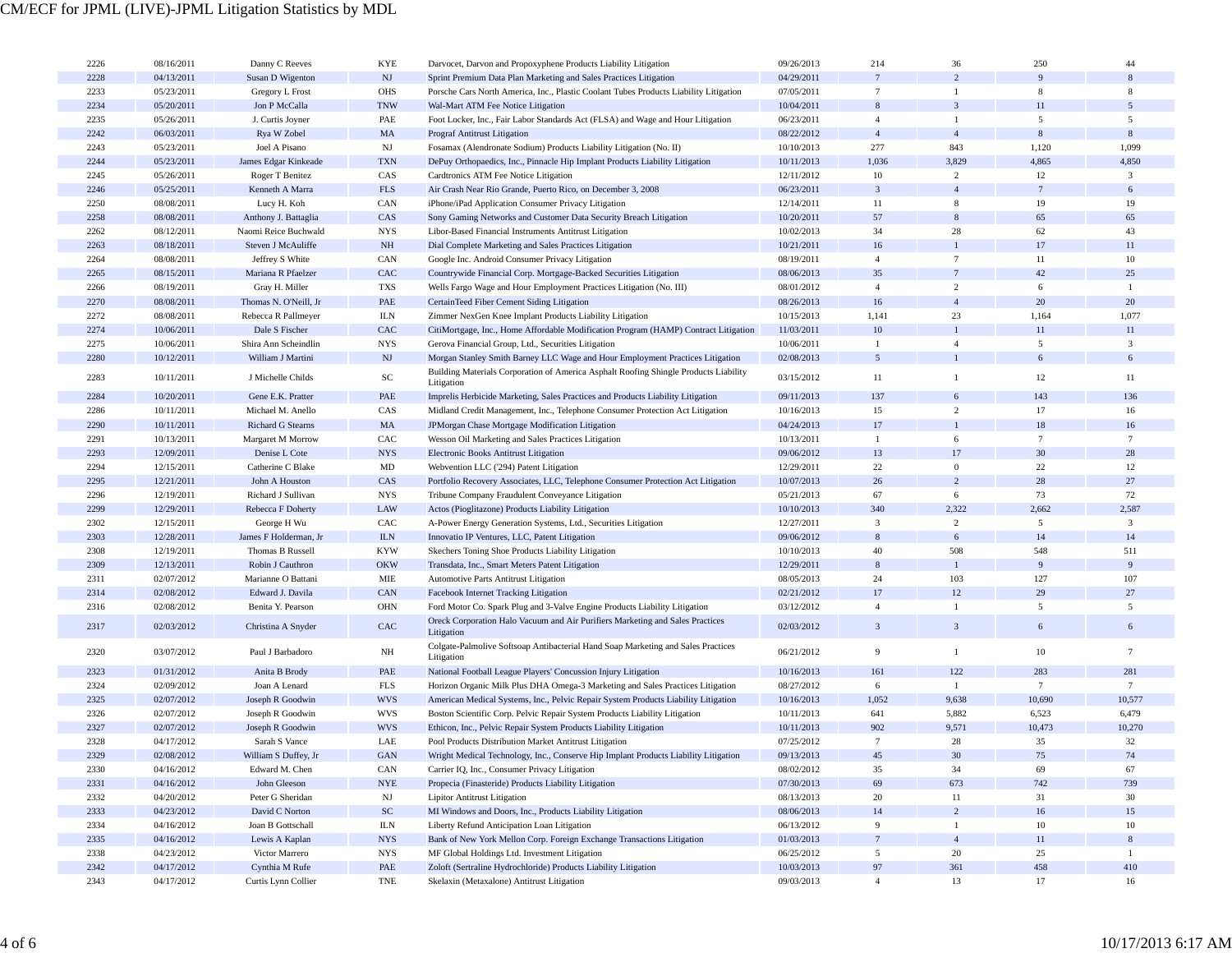| 2344 | 05/02/2012 | Gregory M Sleet                    | DE                        | Bear Creek Technologies, Inc., ('722) Patent Litigation                                                             | 05/11/2012 | 5               | 10                    | 15              | 15              |
|------|------------|------------------------------------|---------------------------|---------------------------------------------------------------------------------------------------------------------|------------|-----------------|-----------------------|-----------------|-----------------|
| 2352 | 06/11/2012 | Robert W Sweet                     | <b>NYS</b>                | Century 21 Department Stores, LLC, Fair and Accurate Credit Transactions Act (FACTA)<br>Litigation                  | 06/11/2012 | 3               | $\overline{2}$        | 5               | 5               |
| 2353 | 06/11/2012 | Dennis M Cavanaugh                 | $\mathbf{N}\mathbf{J}$    | Tropicana Orange Juice Marketing and Sales Practices Litigation                                                     | 07/24/2012 | 14              |                       | 15              | 15              |
| 2354 | 06/08/2012 | Joy Flowers Conti                  | PAW                       | Maxim Integrated Products, Inc., Patent Litigation                                                                  | 11/05/2012 | 26              | 1                     | 27              | 27              |
| 2355 | 06/12/2012 | Leonard E Davis                    | <b>TXE</b>                | Parallel Networks, LLC, ('111) Patent Litigation                                                                    | 06/12/2012 | $\mathbf{1}$    | 8                     | 9               | 9               |
| 2357 | 06/13/2012 | Robert Clive Jones                 | NV                        | Zappos.com, Inc., Customer Data Security Breach Litigation                                                          | 07/06/2012 | $7\phantom{.0}$ | $\overline{4}$        | 11              | 11              |
| 2358 | 06/12/2012 | Sue L Robinson                     | $DE$                      | Google Inc. Cookie Placement Consumer Privacy Litigation                                                            | 07/26/2013 | 24              | $\overline{2}$        | 26              | 26              |
| 2359 | 06/11/2012 | Michael James Davis                | <b>MN</b>                 | HardiePlank Fiber Cement Siding Litigation                                                                          | 11/02/2012 | 9               | $\overline{2}$        | 11              | 11              |
| 2360 | 06/20/2012 | Robert L. Wilkins                  | DC                        | Science Applications International Corp. (SAIC) Backup Tape Data Theft Litigation                                   | 06/20/2012 | $\overline{3}$  | 5                     | 8               | 8               |
| 2361 | 06/11/2012 | Fernando J Gaitan, Jr              | <b>MOW</b>                | Simply Orange Orange Juice Marketing and Sales Practices Litigation                                                 | 01/23/2013 | 13              | 1                     | 14              | 11              |
| 2364 | 06/12/2012 | Elaine E Bucklo                    | ${\rm ILN}$               | Nebivolol ('040) Patent Litigation                                                                                  | 06/12/2012 | $\mathbf{1}$    |                       | $\overline{2}$  | $\overline{2}$  |
| 2371 | 08/03/2012 | Joan Humphrey Lefkow               | <b>ILN</b>                | Unified Messaging Solutions LLC Patent Litigation                                                                   | 09/04/2013 | 39              | 33                    | 72              | 60              |
| 2372 | 08/07/2012 | Matthew F Kennelly                 | ${\rm I\!L N}$            | Watson Fentanyl Patch Products Liability Litigation                                                                 | 12/12/2012 | 28              | $\overline{2}$        | 30              | 26              |
| 2373 | 04/16/2012 | Joan B Gottschall                  | <b>ILN</b>                | H&R Block Refund Anticipation Loan Litigation                                                                       | 05/15/2012 | 8               | $\mathbf{1}$          | 9               | 9               |
| 2375 | 08/06/2012 | F. Dennis Saylor                   | MA                        | Body Science LLC Patent Litigation                                                                                  | 12/27/2012 | 5               |                       | 6               | 6               |
| 2380 | 08/15/2012 | <b>Yvette Kane</b>                 | PAM                       | Shop-Vac Marketing and Sales Practices Litigation                                                                   | 09/04/2012 | 8               | $\overline{2}$        | 10              | 9               |
| 2382 | 08/15/2012 | Henry Edward Autrey                | <b>MOE</b>                | Emerson Electric Co. Wet/Dry Vac Marketing and Sales Practices Litigation                                           | 08/16/2013 | $\overline{c}$  | 6                     | 8               | 8               |
| 2384 | 08/13/2012 | Graham C Mullen                    | <b>NCW</b>                | Swisher Hygiene, Inc., Securities and Derivative Litigation                                                         | 10/02/2013 | $\mathbf{3}$    | $\overline{4}$        | $7\phantom{.0}$ | $7\phantom{.0}$ |
| 2385 | 08/08/2012 | David R Herndon                    | <b>ILS</b>                | Pradaxa (Dabigatran Etexilate) Products Liability Litigation                                                        | 10/16/2013 | 126             | 1,517                 | 1,643           | 1,591           |
| 2387 | 08/06/2012 | Joseph R Goodwin                   | <b>WVS</b>                | Coloplast Corp. Pelvic Support Systems Products Liability Litigation                                                | 10/16/2013 | 86              | 1,018                 | 1,104           | 1,075           |
| 2389 | 10/04/2012 | Robert W Sweet                     | $_{\mathrm{NYS}}$         | Facebook, Inc., IPO Securities and Derivative Litigation                                                            | 07/03/2013 | 22              | 34                    | 56              | 48              |
| 2391 | 10/02/2012 | Robert L Miller, Jr                | $\text{INN}$              | Biomet M2a Magnum Hip Implant Products Liability Litigation                                                         | 10/11/2013 | 270             | 466                   | 736             | 725             |
| 2395 | 09/28/2012 | Allyne R Ross                      | <b>NYE</b>                | Air Crash at Georgetown, Guyana, on July 30, 2011                                                                   | 06/19/2013 | $\overline{7}$  | 9                     | 16              | 15              |
| 2396 | 10/01/2012 | Peter G Sheridan                   | $_{\rm NJ}$               | TR Labs Patent Litigation                                                                                           | 11/08/2012 | $\overline{c}$  | $7\phantom{.0}$       | 9               | $7\phantom{.0}$ |
| 2398 | 10/18/2012 | Roy B. Dalton, Jr.                 | ${\rm FLM}$               | Enhanced Recovery Company, LLC, Telephone Consumer Protection Act Litigation                                        | 11/05/2012 | 5 <sup>5</sup>  | $\overline{2}$        | $\overline{7}$  | $\overline{3}$  |
| 2404 | 12/06/2012 | Dale S Fischer                     | CAC                       | Nexium (Esomeprazole) Products Liability Litigation                                                                 | 05/30/2013 | 39              | 8                     | 47              | 46              |
| 2405 | 12/11/2012 | Jane J Boyle                       | <b>TXN</b>                | On-Line Travel Company (OTC)/Hotel Booking Antitrust Litigation                                                     | 02/22/2013 | 28              | 5                     | 33              | 30              |
| 2406 | 12/12/2012 | R. David Proctor                   | <b>ALN</b>                | Blue Cross Blue Shield Antitrust Litigation                                                                         | 08/06/2013 | 35              | 14                    | 49              | 31              |
| 2407 | 12/11/2012 | Vanessa Lynee Bryant               | CT                        | Higher One OneAccount Marketing and Sales Practices Litigation                                                      | 04/01/2013 | 5 <sup>5</sup>  |                       | 6               | 6               |
| 2409 | 12/06/2012 | William G Young                    | MA                        | Nexium (Esomeprazole) Antitrust Litigation                                                                          | 08/28/2013 | 10              | 8                     | 18              | 18              |
| 2413 | 12/12/2012 | Roslynn R. Mauskopf                | $\ensuremath{\text{NYE}}$ | Frito-Lay North America, Inc., "All Natural" Litigation                                                             | 08/07/2013 | 8               | 5                     | 13              | 13              |
| 2415 | 12/12/2012 | William J Martini                  | $_{\rm NJ}$               | L'Oreal Wrinkle Cream Marketing and Sales Practices Litigation                                                      | 12/26/2012 | 8               | $\mathbf{1}$          | 9               | 9               |
| 2416 | 12/10/2012 | James F Holderman, Jr              | <b>ILN</b>                | Capital One Telephone Consumer Protection Act Litigation                                                            | 09/23/2013 | 44              | $\overline{2}$        | 46              | 25              |
| 2418 | 02/12/2013 | Freda L Wolfson                    | $_{\rm NJ}$               | Plavix Marketing, Sales Practices and Products Liability Litigation (No. II)                                        | 10/02/2013 | 63              | 2                     | 65              | 64              |
| 2419 | 02/12/2013 | F. Dennis Saylor                   | MA                        | New England Compounding Pharmacy, Inc., Products Liability Litigation                                               | 10/11/2013 | 259             | 32                    | 291             | 288             |
| 2420 | 02/06/2013 | Yvonne Gonzalez Rogers             | CAN                       | Lithium Ion Batteries Antitrust Litigation                                                                          | 08/23/2013 | 31              | 47                    | 78              | 78              |
| 2424 | 02/05/2013 | George H Wu                        | CAC                       | Hyundai and Kia Fuel Economy Litigation                                                                             | 03/07/2013 | 21              | 16                    | 37              | 37              |
| 2426 | 02/07/2013 | D. Brock Hornby                    | ME                        | TRS Recovery Services, Inc., and TeleCheck Services, Inc., Fair Debt Collection<br>Practices Act (FDCPA) Litigation | 02/07/2013 | $\overline{4}$  | $\mathbf{1}$          | 5               | 5               |
| 2428 | 03/29/2013 | Douglas P Woodlock                 | MA                        | Fresenius GranuFlo/NaturaLyte Dialysate Products Liability Litigation                                               | 10/16/2013 | 215             | 98                    | 313             | 312             |
| 2429 | 04/01/2013 | Sue L Robinson                     | DE                        | Automated Transactions LLC Patent Litigation                                                                        | 04/12/2013 | 21              | $\overline{4}$        | 25              | 21              |
| 2430 | 04/01/2013 | Lucy H. Koh                        | CAN                       | Google Inc. Gmail Litigation                                                                                        | 04/01/2013 | $\overline{4}$  | $\overline{2}$        | 6               | 6               |
| 2432 | 04/01/2013 | Richard G Stearns                  | MA                        | Neurografix ('360) Patent Litigation                                                                                | 04/01/2013 | $\overline{4}$  | $\overline{5}$        | 9               | 9               |
| 2433 | 04/08/2013 | Edmund A Sargus, Jr                | <b>OHS</b>                | E. I. du Pont de Nemours and Company C-8 Personal Injury Litigation                                                 | 06/11/2013 | 9               | 37                    | 46              | 46              |
| 2434 | 04/08/2013 | Cathy Seibel                       | <b>NYS</b>                | Mirena IUD Products Liability Litigation                                                                            | 10/16/2013 | 204             | $7\phantom{.0}$       | 211             | 211             |
| 2436 | 04/01/2013 | Lawrence F Stengel                 | PAE                       | Tylenol (Acetaminophen) Marketing, Sales Practices and Products Liability Litigation                                | 10/08/2013 | 11              | 79                    | 90              | 88              |
| 2437 | 04/08/2013 | Michael M Baylson                  | PAE                       | Domestic Drywall Antitrust Litigation                                                                               | 05/02/2013 | 9               | 18                    | 27              | $\tau$          |
| 2438 | 06/05/2013 | Philip S Gutierrez                 | CAC                       | 5-Hour Energy Marketing and Sales Practices Litigation                                                              | 08/16/2013 | 13              | 3                     | 16              | 16              |
| 2439 | 06/10/2013 | Lynn S Adelman                     | WIE                       | Subway Footlong Sandwich Marketing and Sales Practices Litigation                                                   | 07/08/2013 | 8               | $\mathbf{1}$          | $\mathbf{Q}$    | 9               |
| 2440 | 06/11/2013 | Joseph R Goodwin                   | <b>WVS</b>                | Cook Medical, Inc., Pelvic Repair System Products Liability Litigation                                              | 10/01/2013 | 63              | 65                    | 128             | 127             |
| 2441 | 06/12/2013 | Donovan W Frank                    | $\ensuremath{\text{MN}}$  | Stryker Rejuvenate and ABG II Hip Implant Products Liability Litigation                                             | 10/15/2013 | 194             |                       | 351             | 346             |
| 2443 | 06/11/2013 | <b>Stanley R Chesler</b>           | $\mathbf{N}\mathbf{J}$    | Nickelodeon Consumer Privacy Litigation                                                                             | 06/11/2013 | 5 <sup>5</sup>  | 157<br>$\mathbf{1}$   | 6               | 6               |
| 2445 | 06/06/2013 |                                    | PAE                       | Suboxone (Buprenorphine Hydrochloride and Naloxone) Antitrust Litigation                                            | 07/30/2013 | 6               | 6                     | 12              | 12              |
|      | 06/06/2013 | Mitchell S Goldberg                |                           | Standard & Poor's Rating Agency Litigation                                                                          | 08/01/2013 | $18\,$          | $\boldsymbol{0}$      | $18\,$          | $18\,$          |
| 2446 | 06/10/2013 | Jesse M. Furman                    | $_{\mathrm{NYS}}$         |                                                                                                                     | 06/25/2013 | $7\phantom{.0}$ | $\mathbf{1}$          | $\,$ 8 $\,$     | 8               |
| 2448 |            | Donald C Nugent<br>Kenneth M Karas | OHN                       | Anheuser-Busch Beer Labeling Marketing and Sales Practices Litigation                                               |            | $15\,$          | $\overline{c}$        | 17              | 17              |
| 2450 | 06/07/2013 |                                    | $_{\mathrm{NYS}}$         | Ford Fusion and C-Max Fuel Economy Litigation                                                                       | 08/08/2013 |                 |                       |                 |                 |
| 2451 | 06/05/2013 | Arthur D Spatt                     | $\ensuremath{\text{NYE}}$ | HSBC Bank USA, N.A., Debit Card Overdraft Fee Litigation                                                            | 06/05/2013 | $\mathbf{1}$    | $\overline{2}$        | $\mathbf{3}$    | $\mathbf{3}$    |
| 2452 | 08/26/2013 | Anthony J. Battaglia               | $\rm CAS$                 | Incretin-Based Therapies Products Liability Litigation                                                              | 10/10/2013 | $20\,$<br>18    | 130<br>$\overline{4}$ | 150             | 150             |
| 2454 | 08/07/2013 | Kurt D Engelhardt                  | LAE                       | Franck's Lab, Inc., Products Liability Litigation                                                                   | 08/30/2013 |                 |                       | 22              | 22              |